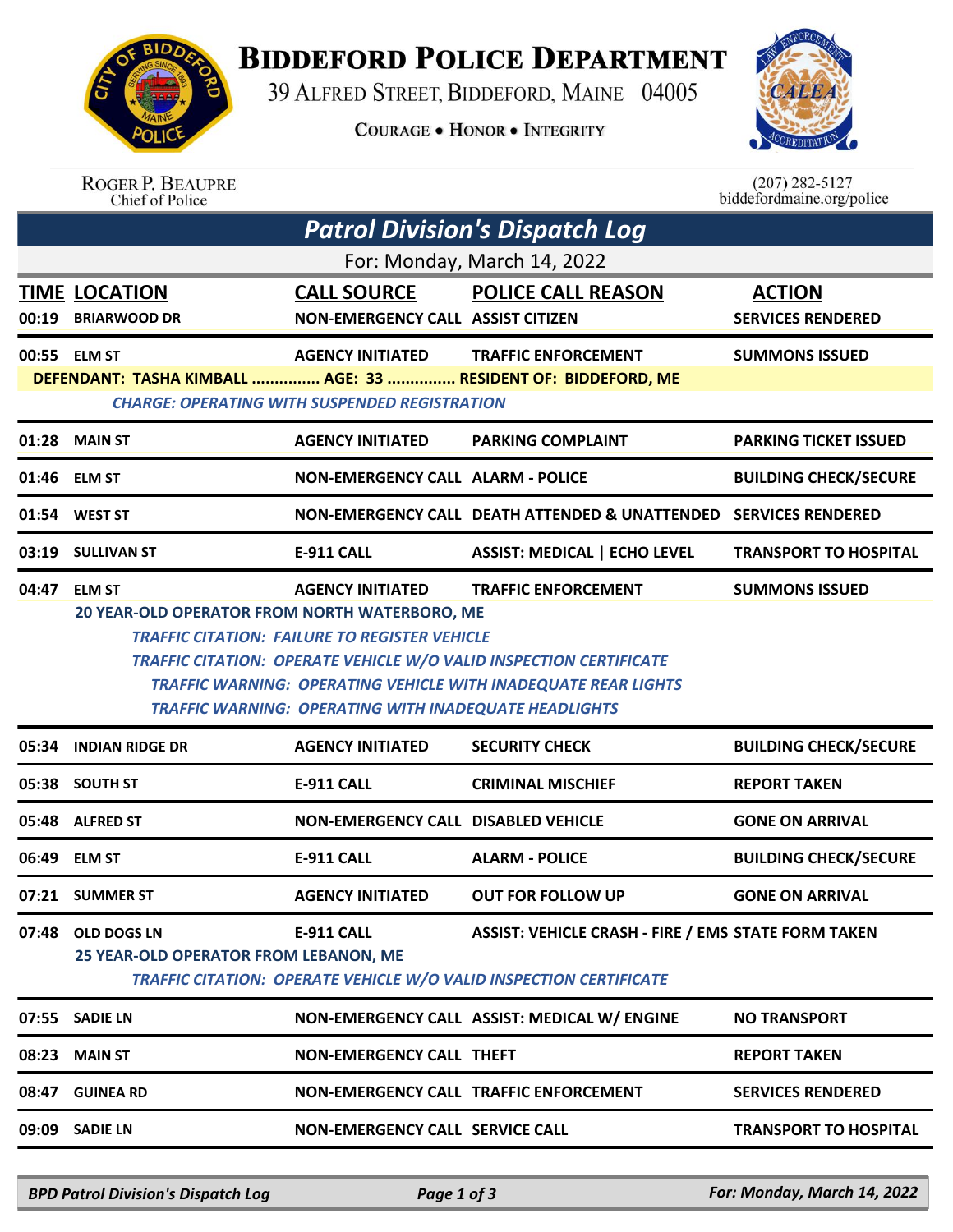| 09:30 | <b>TIME LOCATION</b><br><b>MAIN ST</b> | <b>CALL SOURCE</b><br><b>E-911 CALL</b>     | <b>POLICE CALL REASON</b><br>ATTEMPTED/THREATENED SUICIDE TRANSPORT TO HOSPITAL | <b>ACTION</b>             |
|-------|----------------------------------------|---------------------------------------------|---------------------------------------------------------------------------------|---------------------------|
| 09:35 | <b>ALFRED ST</b>                       | <b>AGENCY INITIATED</b>                     | <b>OUT FOR FOLLOW UP</b>                                                        | <b>SERVICES RENDERED</b>  |
|       | 09:45 HILL ST                          | <b>WALK-IN AT STATION</b>                   | TRESPASSING - WRIT                                                              | <b>SERVICES RENDERED</b>  |
|       | 09:58 LANDRY ST                        | <b>NON-EMERGENCY CALL THEFT</b>             |                                                                                 | <b>REPORT TAKEN</b>       |
| 10:03 | <b>GUINEA RD</b>                       | <b>E-911 CALL</b>                           | 911 MISUSE                                                                      | <b>WARNING ISSUED</b>     |
| 10:37 | <b>MAIN ST</b>                         | <b>AGENCY INITIATED</b>                     | <b>OUT FOR FOLLOW UP</b>                                                        | <b>SERVICES RENDERED</b>  |
| 10:37 | <b>MAIN ST</b>                         | <b>AGENCY INITIATED</b>                     | <b>PRO-ACTIVE DV RESPONSE TEAM</b>                                              | <b>NO VIOLATION</b>       |
|       | 10:54 WENTWORTH ST                     | <b>AGENCY INITIATED</b>                     | <b>PRO-ACTIVE DV RESPONSE TEAM</b>                                              | <b>NEGATIVE CONTACT</b>   |
|       | 11:03 ELM ST                           | <b>AGENCY INITIATED</b>                     | <b>PRO-ACTIVE DV RESPONSE TEAM</b>                                              | <b>NO VIOLATION</b>       |
|       | 11:06 ADAMS ST                         | <b>NON-EMERGENCY CALL CRIMINAL MISCHIEF</b> |                                                                                 | <b>REPORT TAKEN</b>       |
|       | 12:07 ALFRED ST                        | <b>NON-EMERGENCY CALL SHOPLIFTING</b>       |                                                                                 | <b>REPORT TAKEN</b>       |
| 12:40 | <b>BIRCH ST</b>                        | <b>AGENCY INITIATED</b>                     | <b>OUT FOR FOLLOW UP</b>                                                        | <b>SERVICES RENDERED</b>  |
| 13:04 | <b>GREEN ST</b>                        | <b>AGENCY INITIATED</b>                     | <b>COMMUNITY ENGAGEMENT</b>                                                     | <b>SERVICES RENDERED</b>  |
|       | 13:13 SACO FALLS WAY                   | <b>E-911 CALL</b>                           | <b>DEATH ATTENDED &amp; UNATTENDED</b>                                          | <b>REPORT TAKEN</b>       |
|       | 13:24 SULLIVAN ST                      | <b>AGENCY INITIATED</b>                     | <b>PAPERWORK</b>                                                                | <b>PAPERWORK SERVED</b>   |
| 14:44 | <b>KID CIR</b>                         | <b>WALK-IN AT STATION</b>                   | <b>FRAUD / SCAM</b>                                                             | <b>REPORT TAKEN</b>       |
|       | 14:55 JEFFERSON ST                     | <b>NON-EMERGENCY CALL THEFT</b>             |                                                                                 | <b>REPORT TAKEN</b>       |
|       | 15:04 STATE ST                         | NON-EMERGENCY CALL ASSIST OTHER AGENCY      |                                                                                 | <b>NO ACTION REQUIRED</b> |
|       | 15:06 LAYMAN WAY, ALFRED, ME           | <b>AGENCY INITIATED</b>                     | <b>PAPERWORK</b>                                                                | <b>CANCELLED IN ROUTE</b> |
|       | 15:15 ALFRED ST + OLD DOGS LN          | <b>E-911 CALL</b>                           | <b>ANIMAL COMPLAINT</b>                                                         | <b>GONE ON ARRIVAL</b>    |
|       | 15:21 SOUTH ST                         | <b>WALK-IN AT STATION</b>                   | <b>OUT FOR FOLLOW UP</b>                                                        | <b>SERVICES RENDERED</b>  |
|       | 15:24 OAK ST                           | <b>E-911 CALL</b>                           | 911 MISUSE                                                                      | <b>SERVICES RENDERED</b>  |
|       | 15:33 GEORGE ST                        | NON-EMERGENCY CALL HARASSMENT               |                                                                                 | <b>NO VIOLATION</b>       |
|       | 15:34 CRESCENT ST                      |                                             | <b>NON-EMERGENCY CALL MENTAL ILLNESS CASES</b>                                  | <b>SERVICES RENDERED</b>  |
|       | <b>15:44 PIKE ST</b>                   |                                             | NON-EMERGENCY CALL VEHICLE CRASH - POLICE ONLY                                  | <b>REPORT TAKEN</b>       |
|       | 16:18 SACO FALLS WAY                   | <b>AGENCY INITIATED</b>                     | <b>OUT FOR FOLLOW UP</b>                                                        | <b>NEGATIVE CONTACT</b>   |
|       | 16:30 SULLIVAN ST                      | <b>WALK-IN AT STATION</b>                   | <b>HARASSMENT</b>                                                               | <b>REPORT TAKEN</b>       |
| 16:39 | <b>GOOCH ST</b>                        | <b>NON-EMERGENCY CALL ALARM - POLICE</b>    |                                                                                 | <b>FALSE ALARM</b>        |
|       | 17:21 JESSIE LN                        | <b>AGENCY INITIATED</b>                     | <b>PAPERWORK</b>                                                                | <b>SERVICES RENDERED</b>  |
|       | 17:23 GEORGE ST                        | NON-EMERGENCY CALL DISTURBANCE / NOISE      |                                                                                 | <b>REPORT TAKEN</b>       |

*BPD Patrol Division's Dispatch Log Page 2 of 3 For: Monday, March 14, 2022*